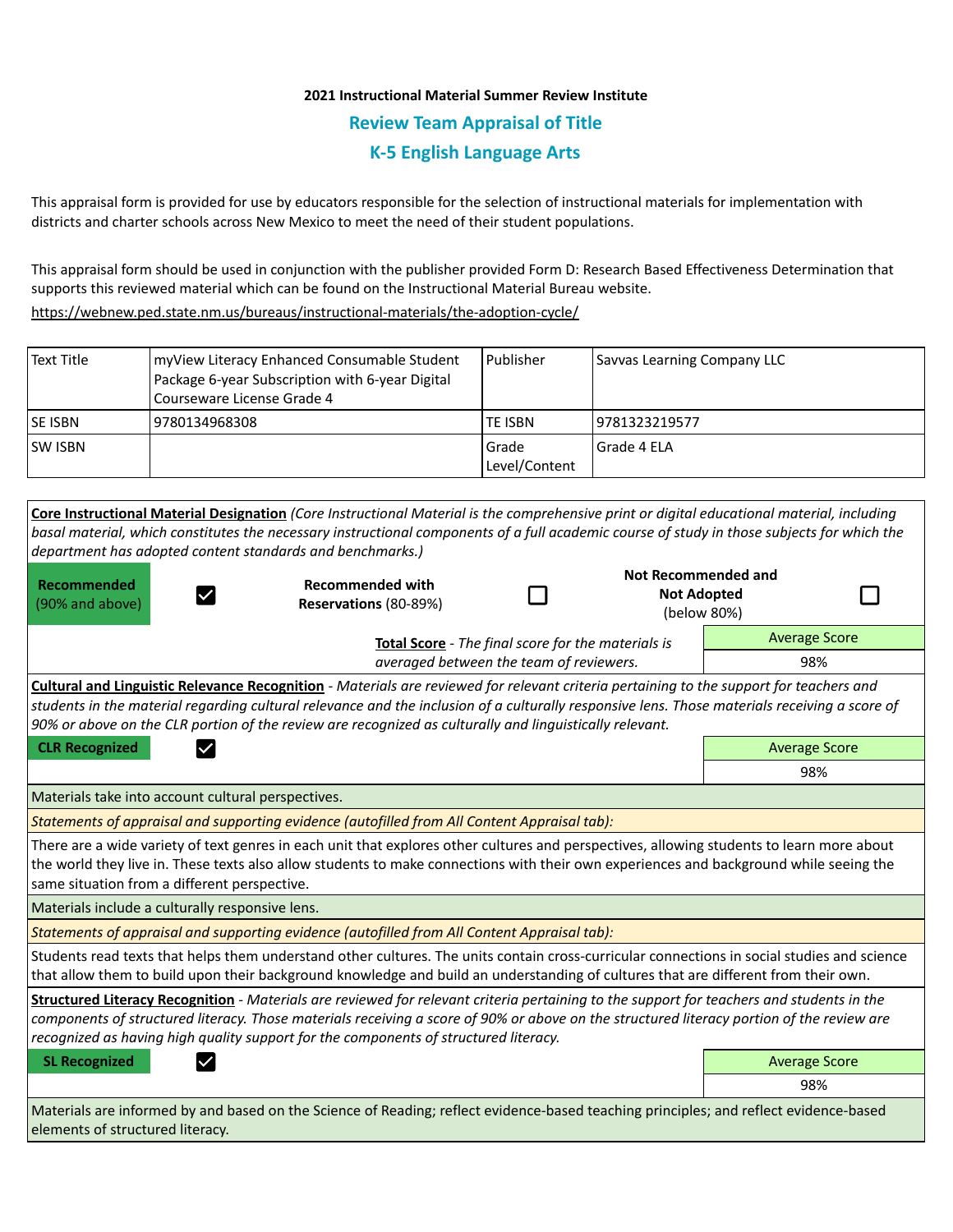*Statements of appraisal and supporting evidence (autofilled from Structured Literacy/ELA Content Appraisal tab):* 

The Reading Resource Companion provides teachers with the routines of the program and lessons with clearly laid out plans for each lesson as well as all of the materials required to successfully teach those lessons. The teacher is provided with numerous strategies to help engage all students; support struggling students; improve fluency; differentiate learning/interventions; and engage in independent reading and collaborative learning.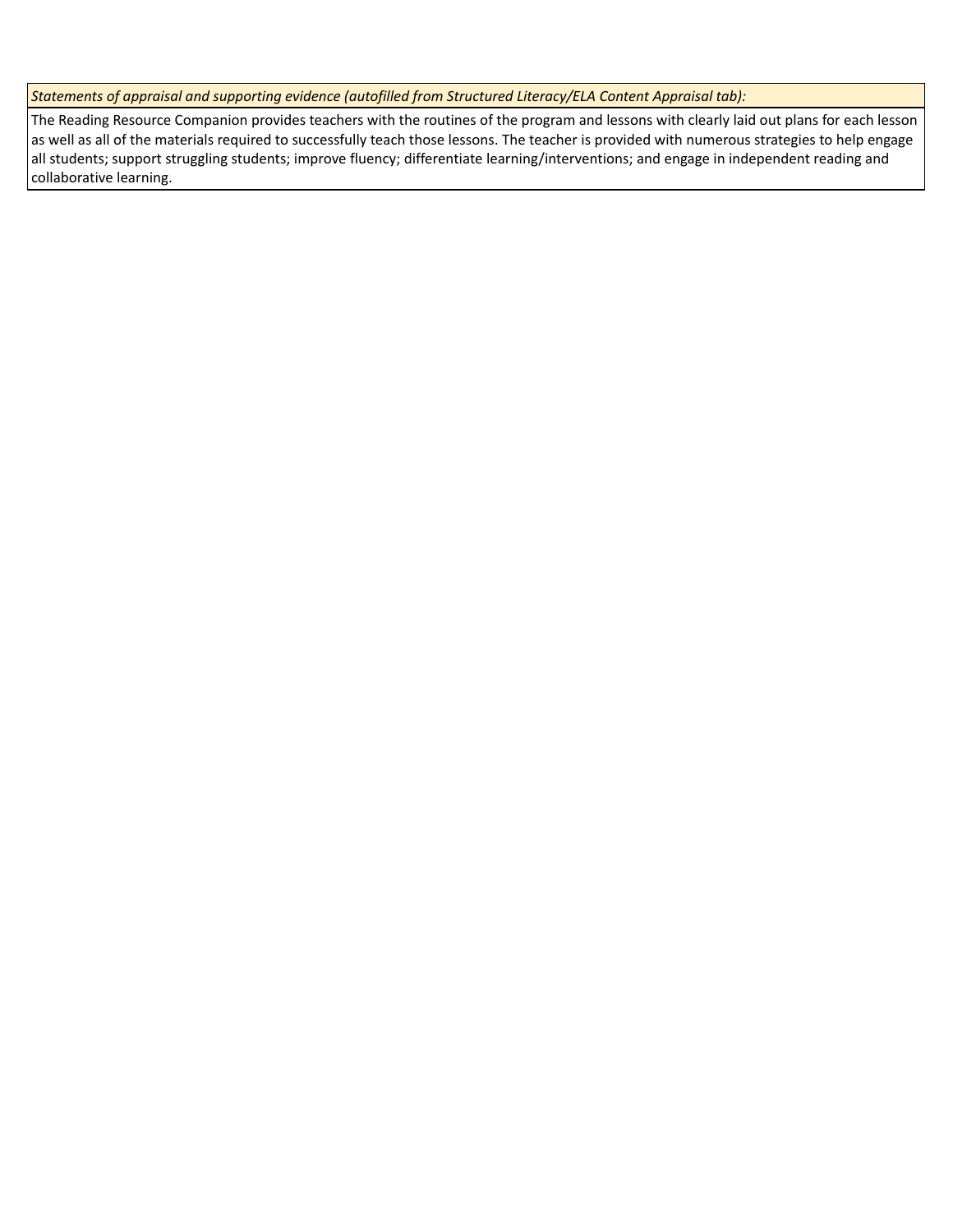**Standards Review** *- Materials are reviewed for alignment with the state adopted content standards, benchmarks and performance standards.*

Average Score

98%

Materials align with grade level ELA standards overall.

*Statements of appraisal and supporting evidence:* 

The materials align with 4th grade ELA standards by supporting reading, writing, and language skills through multiple strategies for all students (below level, on level, above level) and providing culturally and linguistically appropriate materials.

Materials align to reading standards.

*Statements of appraisal and supporting evidence:* 

NM CCSS standards are planned out by lessons with each successive lesson scaffolding upon the previous one. Students are continuously reviewing while learning new skills. Each text has annotations in the margins for students to highlight or underline text that supports the concepts they are studying. The student workbook has practice pages for comprehension, academic vocabulary, text features, language/grammar practice and word study.

Materials align to writing standards.

*Statements of appraisal and supporting evidence:* 

The writing materials include all genres of writing and are tied in to the reading and language portion of the curriculum. The program incorporates the strategies in the text that bridge the language and writing portion of the curriculum such as personal narrative, opinion essays, argumentative essays, informational essays, and poetry.

Materials align to speaking and listening standards.

*Statements of appraisal and supporting evidence:* 

Students are presented with numerous opportunities for listening comprehension and presenting their writing and their projects orally in class with their peers.

Materials align to language standards.

*Statements of appraisal and supporting evidence:* 

The materials allow students to engage in activities promoting spelling, syllabication, suffixes, prefixes, and figurative language in building upon their writing skills throughout the course of the year.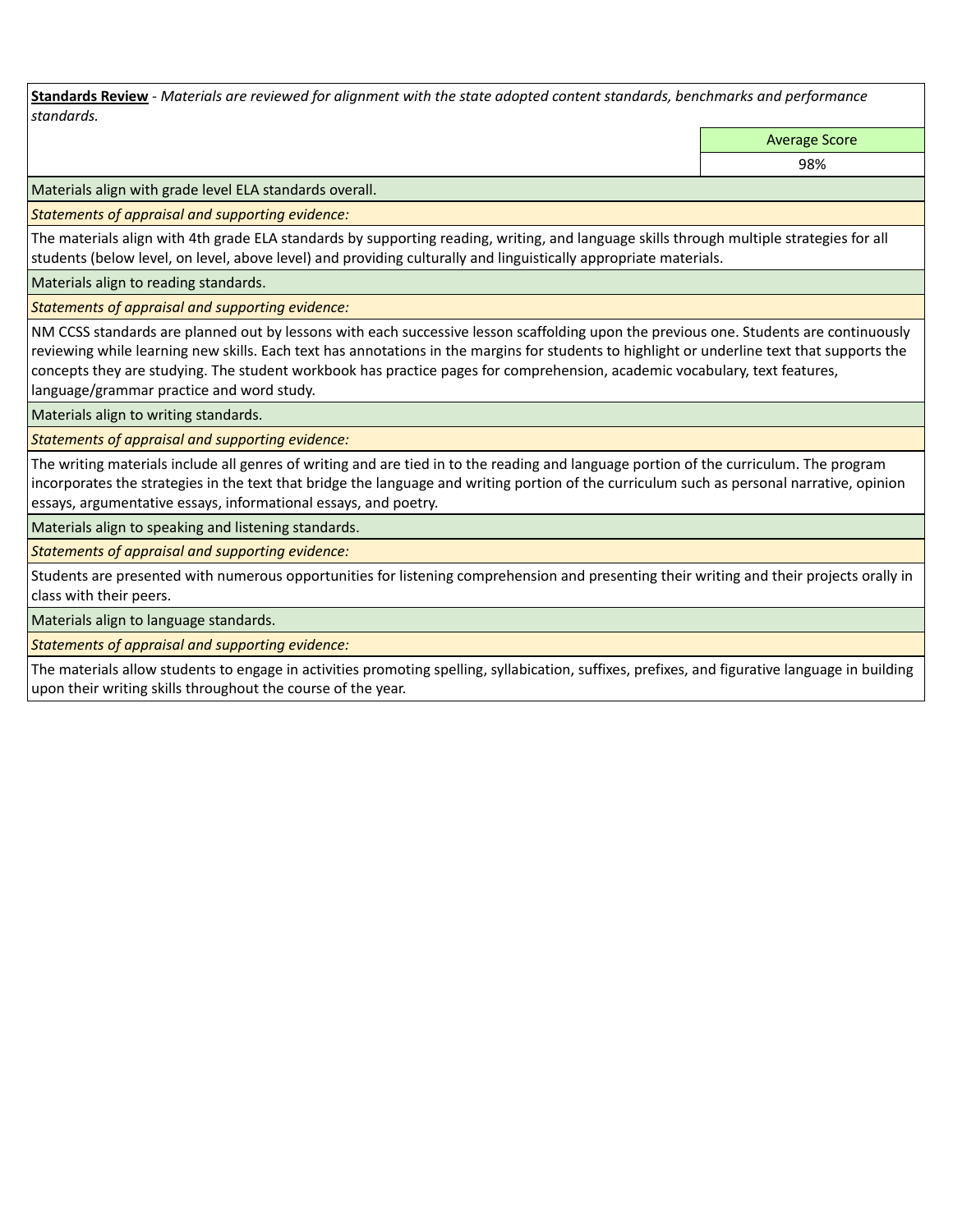**Structured Literacy Review** *- Materials are reviewed for relevant criteria pertaining to the support for teachers and students in the components of structured literacy.*

Average Score

98%

Materials are informed by and based on the Science of Reading; reflect evidence-based teaching principles; and reflect evidence-based elements of structured literacy.

*Statements of appraisal and supporting evidence:*

The Reading Resource Companion provides teachers with the routines of the program and lessons with clearly laid out plans for each lesson as well as all of the materials required to successfully teach those lessons. The teacher is provided with numerous strategies to help engage all students; support struggling students; improve fluency; differentiate learning/interventions; and engage in independent reading and collaborative learning.

**ELA Content Review** *- Materials are reviewed for relevant criteria pertaining to the support for teachers and students in the specific content area reviewed.*

Average Score

100%

Materials provide sequential, cumulative instruction and practice opportunities for a full range of foundational skills.

*Statements of appraisal and supporting evidence:* 

Each unit begins with a unit overview that clearly defines the goals and concepts, with lessons building upon each other. The units include language/grammar lessons such as suffixes, prefixes, syllabications, greek/latin roots, irregular verbs, prepositional phrases, figurative language, etc. They all provide a Project Based Activity at the end of the unit and allow for collaboration with their peers.

Materials provide a selection and range of high-quality texts worthy of students' time and attention, exhibiting exceptional craft and thought and/or providing useful information.

*Statements of appraisal and supporting evidence:* 

Each unit contains a variety of genres such as informational text, realistic fiction, poetry, fiction, biographies, magazine articles, fantasy, and a graphic novel excerpt. The students are supported with online leveled readers that the teacher can assign for additional practice. During the reading of the unit text students have the opportunity to locate, underline or highlight details that support the unit goals.

Questions in the materials are high-quality text-dependent and text-specific questions. The overwhelming majority of these questions are text-specific and draw student attention to the particulars in the text.

*Statements of appraisal and supporting evidence:* 

Each lesson concludes with a comprehension check for understanding. Within each lesson there are also Depth of Knowledge textspecific questions. Following each lesson there is an opportunity for students to reflect and share, build upon their academic vocabulary, word study, add to their language skills, and work on writing.

Materials provide scaffolding and supports to enable students' learning of English language arts.

*Statements of appraisal and supporting evidence:* 

The teacher's guide contains targeted support, ELL access, understanding key details of the text, and ELL Language Transfer to ensure that all students are engaged and are meeting the standards. The digital component of the program allows the teacher to assign audio books in Spanish for ELL students.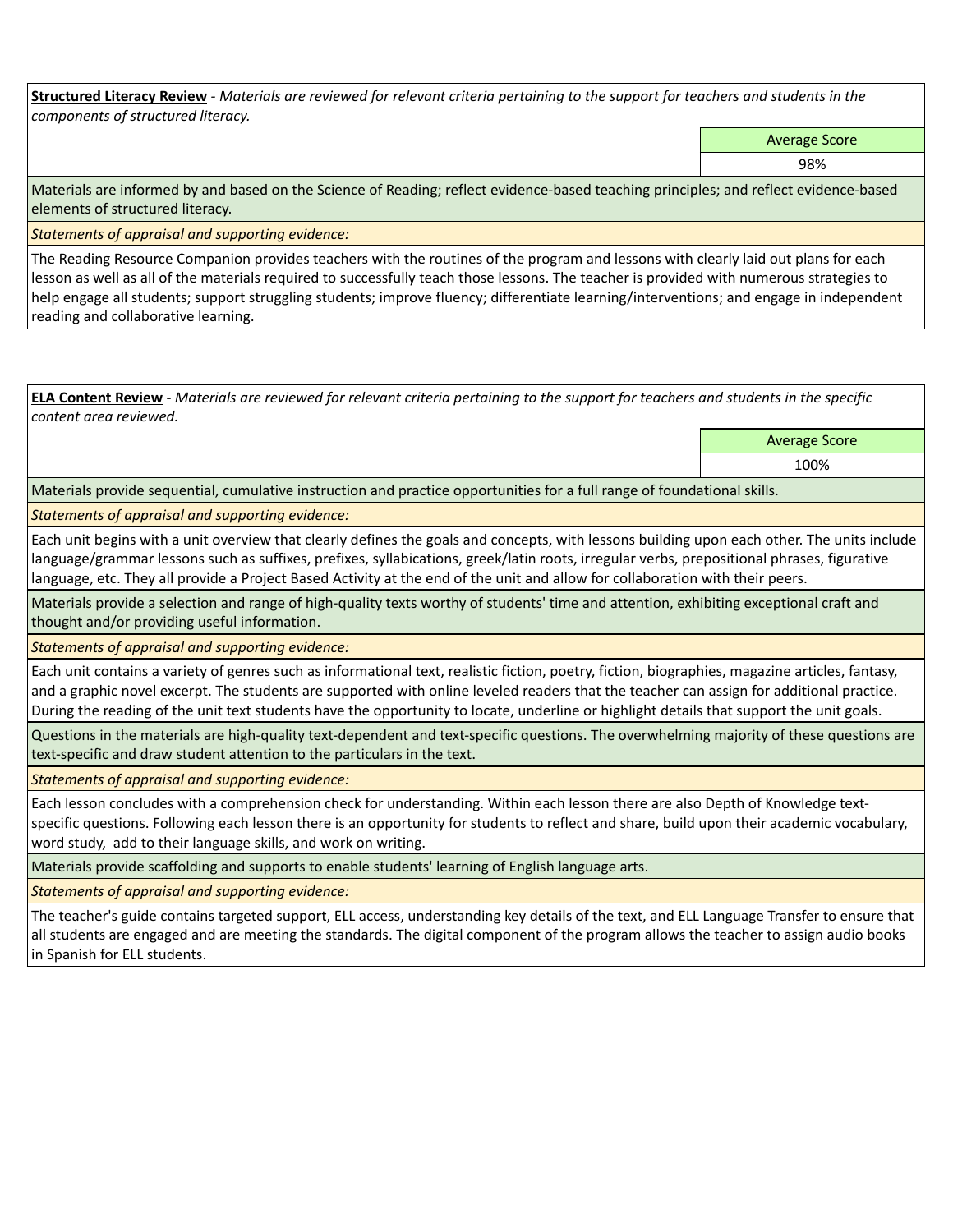**All Content Review** *- Materials are reviewed for relevant criteria pertaining to the support for teachers and students in the material regarding the progression of the standards, lesson structure, pacing, assessment, individual learners and cultural relevance.*

Average Score

97%

Materials are coherent and consistent with the standards that all students should study in order to be college and career ready.

*Statements of appraisal and supporting evidence:*

Each unit has a final project based learning assignment using numerous tools of technology. Students do research collaboratively online and with print resources, develop a project together, post the project online, and use technology to present their final project to the class. Working in partnerships and using technology helps prepare students for college and future career paths.

Materials are well designed and take into account effective lesson structure and pacing.

*Statements of appraisal and supporting evidence:*

Each unit begins with a skills overview and a lesson overview. The unit also gives a suggested weekly pacing guide.

Materials support teacher planning, learning, and understanding of the standards.

*Statements of appraisal and supporting evidence:*

Each unit contains a unit overview with a suggested pacing guide and a lesson breakdown with a natural progression for each lesson. The digital component of the program contains numerous options for assessment, extra practice with leveled readers, learning games, and ELL support.

Materials offer teachers resources and tools to collect ongoing data about student progress on the standards.

*Statements of appraisal and supporting evidence:*

The digital component provides a variety of formative and summative assessments to check for student understanding throughout each unit, including BOY, MOY, and EOY assessments.

Materials support effective use of technology to enhance student learning.

*Statements of appraisal and supporting evidence:*

The Project-Based Activities use technology by incorporating slide shows, media, videos, and completing research on different topics. Students have access to the curriculum digitally for extra support and assignments during virtual learning.

Materials can be easily customized for individual learners.

*Statements of appraisal and supporting evidence:* 

Each unit contains leveled readers that teachers can use for students on different levels. There are suggestions for activities to complete with students who are below level, on level, or above level. The units also contain text complexity charts with strategies to accommodate the lesson to fit all students' needs.

Materials give all students extensive opportunities and support to explore key concepts.

*Statements of appraisal and supporting evidence:*

Each unit contains numerous opportunities for students to explore key concepts throughout the close read, as well as reading, writing, and language activities that link back to the text.

Materials take into account cultural perspectives.

*Statements of appraisal and supporting evidence:*

There are a wide variety of text genres in each unit that explores other cultures and perspectives, allowing students to learn more about the world they live in. These texts also allow students to make connections with their own experiences and background while seeing the same situation from a different perspective.

Materials include a culturally responsive lens.

*Statements of appraisal and supporting evidence:*

Students read texts that helps them understand other cultures. The units contain cross-curricular connections in social studies and science that allow them to build upon their background knowledge and build an understanding of cultures that are different from their own.